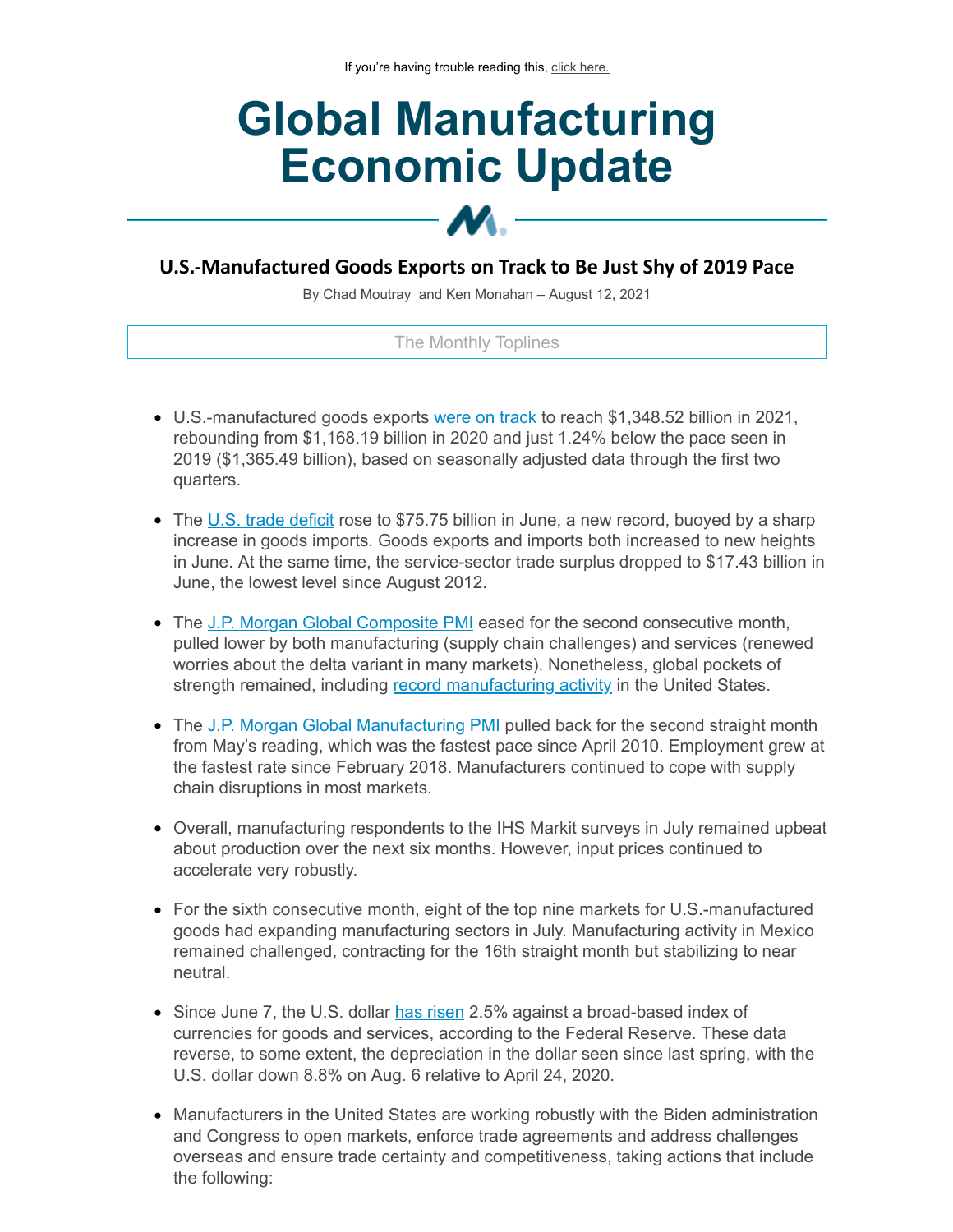- o Sending a letter urging the Biden administration to work with Congress to renew Trade Promotion Authority and negotiate new trade agreements
- Continuing to engage with the Biden administration and the U.S. Congress as they chart comprehensive strategies to address economic, security and other issues with China
- Continuing to call for "effective" steps to fight COVID-19, not a waiver of World Trade Organization Trade-Related Aspects of Intellectual Property Rights
- Urging the European Commission and the Biden administration to swiftly agree to a new adequacy framework for transatlantic data transfers
- Continuing to lead industry advocacy in support of expeditious congressional passage of a comprehensive Miscellaneous Tariff Bill



U.S.-Manufactured Goods Exports, 2000-2021 YTD (in Billions of Dollars, Seasonally Adjusted)

Source: U.S. Department of Commerce

Global Economic Trends

**Worldwide Manufacturing Activity:** The J.P. Morgan Global [Manufacturing](https://click.email.nam.org/?qs=0a876c12de45a4d8bac0e87537a603332e84d3e4b7ee5bc1f66e84ff979b2609ce87d395cefcc3acb429c9edfb2685b508702c92a1e253e695d204690820b2c6) PMI pulled back for the second straight month from May's reading (56.0), which was the fastest pace since April 2010, edging down from 55.5 in June to 55.4 in July. New orders (down from 55.7 to 55.3), output (down from 54.4 to 54.3) and exports (down from 53.2 to 52.7) each slowed in July but continued to reflect modest growth overall. Employment (up from 52.6 to 52.7) grew at the fastest rate since February 2018. The index for future output (down from 66.1 to 64.2) signaled strong growth in production over the next six months, albeit with some easing in the latest survey. Supply chain disruptions remain a significant challenge, and prices remained highly elevated. Growth in input prices (up from 70.7 to 71.2) remained not far from May's pace (71.7), which was the fastest since March 2011. Output prices (down from 60.8 to 60.3) also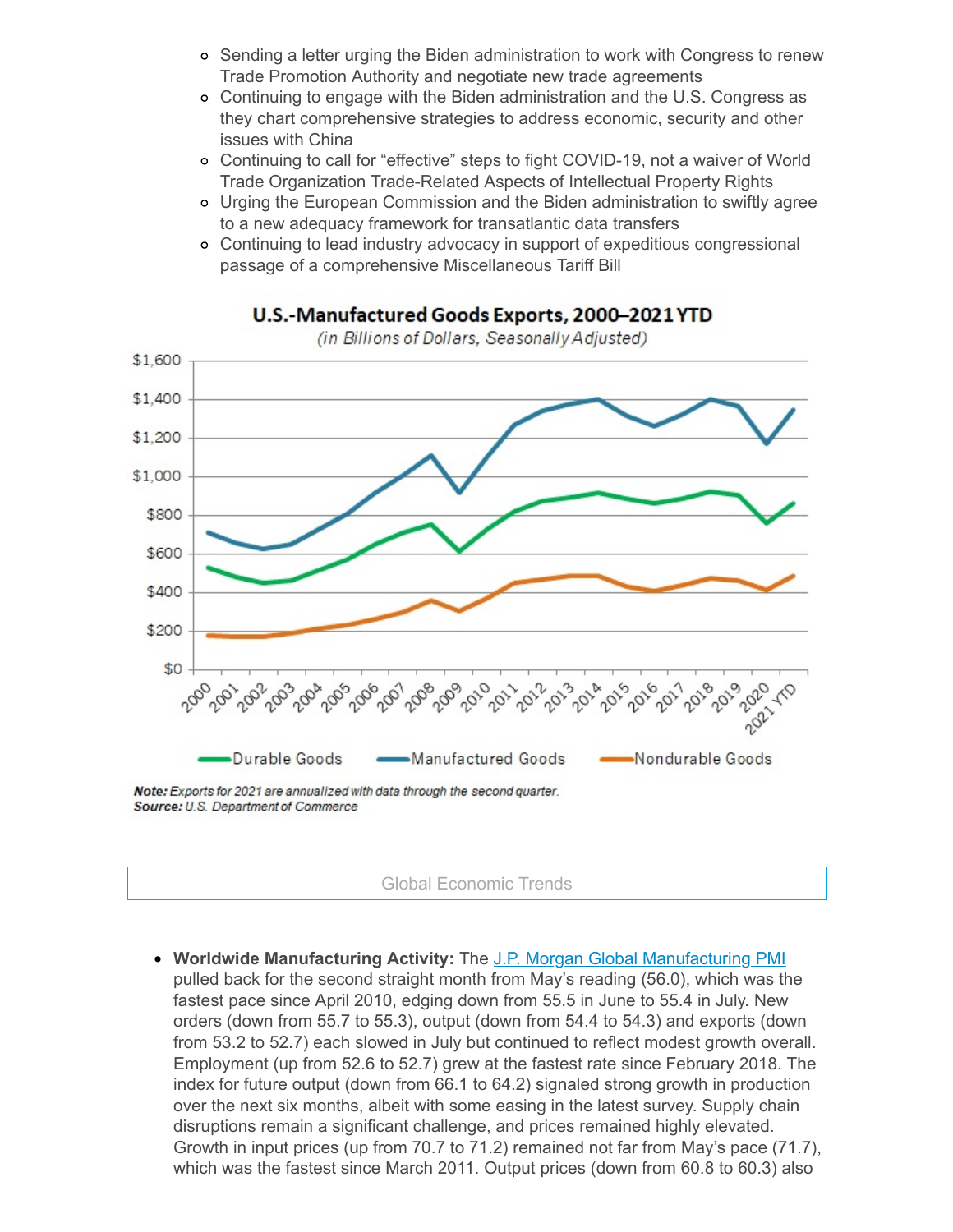continued to accelerate sharply, softening for the second consecutive month from May's record high (62.6).

- **Sentiment in Major Markets:** For the sixth consecutive month, eight of the top nine markets for U.S.-manufactured goods had expanding manufacturing sectors in July. Manufacturing activity in Mexico remained challenged, contracting for the 16th straight month but stabilizing to near neutral. Despite solid expansions in most of these key markets, the data in July were mixed. Manufacturing PMIs decelerated in five of these markets but strengthened somewhat in the other four. Here are more details on each of these major markets (in order of their ranking for U.S.-manufactured goods exports in 2020).
	- [Canada](https://click.email.nam.org/?qs=0a876c12de45a4d8d0cbc812d44fc931880e35832563e90672515b75cc9fbccef090b0b2a21ff8a15f660f363804150e551902b11729ea783b7f56b88507ee59) (down from 56.5 to 56.2, a five-month low): New orders, output and hiring accelerated in July, but exports and future output slowed. Input costs pulled back from the fastest pace since August 2018 but remained very elevated, as firms continued to grapple with supply chain challenges.
	- o [Mexico](https://click.email.nam.org/?qs=0a876c12de45a4d8ee654641c94300b110e25974be4aff1f76488d317cc89fb8ce90530ba93baba475ceafbec481d0018644d49590163f7c1df06cc0d4facae3) (up from 48.8 to 49.6, the best reading since February 2020): Mexico once again reported the weakest PMI reading among the top nine markets. However, as noted above, it stabilized to near neutral in July. The data rose higher across the board, with new orders, exports, output and hiring all declining at slower rates for the month. The index for future output inched up to the best reading since January 2020, signaling optimism in the outlook. Raw material costs rose at fastest rate in three years.
	- [China](https://click.email.nam.org/?qs=0a876c12de45a4d87b47be1b7e97311861fb309422e7ab77f825a271facc87e08c41bf3efa55f8eb9f6db0b68df7dba8c13d7858d445ab834a1412a9b9c064e2) (down from 51.3 to 50.3, the slowest pace of growth since April 2020): New orders contracted for the first time in 14 months, and output, future output and employment slowed significantly. Exports strengthened slightly. Input and output prices both accelerated at all-time high paces.
	- o [Japan](https://click.email.nam.org/?qs=0a876c12de45a4d820897d445520e68a78232104c8035e400ea39b96ba54750ca9de8e3e8efe50dc0a1173feab37f81f5821eaf1b5b54cfa90ed5af1c84a13d8) (up from 52.4 to 53.0, a two-month high): New orders and output strengthened somewhat, but exports and hiring slowed. The outlook for future production pulled back slightly from a record high but continued to signal optimism. Input prices grew at the fastest rate since September 2008.
	- o United [Kingdom](https://click.email.nam.org/?qs=0a876c12de45a4d85e6a4139a8e55eeab3952b72bc98a687668c55bfb927bd00a8a8fe2bc4164b4f0cd49375f247ecd223e2d08bf2490df763cec5d41c723900) (down from 63.9 to 60.4, a four-month low): Manufacturing activity in Great Britain eased across the board in July but continued to expand very robustly. Input prices eased from a record high in July but remained very elevated. Supply chain challenges persisted once again.
	- o South [Korea](https://click.email.nam.org/?qs=0a876c12de45a4d8eb885074344f0b34cd34959289c3a3f8f3f566379a9d3c2190455682f610dd757eec8a247df119d2ca31ceeaff395e3f1b6a1cb7d14b92d4) (down from 53.9 to 53.0, a seven-month low): Output strengthened in July, but other measures slowed for the month. South Korean manufacturers remained positive in their outlook, despite some easing. Output prices expanded at the fastest rate on record (for a series dating to April 2004), but input prices pulled back slightly from an all-time high.
	- $\circ$  [Netherlands](https://click.email.nam.org/?qs=0a876c12de45a4d8af888388010257c3b3efbd5fa23340c811c2dbbb0cfd88a03a7ba2bcdf11470e5cb4ced05ff805732358059de26b336288fd3a5af16dd6fe) (down from 68.8 to 67.4, a three-month low): The Netherlands had the highest PMI among the top nine markets for U.S.-manufactured goods, even as it has pulled back from May's record reading (69.4). New orders, output and hiring softened in July, but exports strengthened. Input and output prices soared at the fastest rates in the survey's history, with the latter's index unchanged at a record pace for the month.
	- o [Brazil](https://click.email.nam.org/?qs=0a876c12de45a4d85bd53c6cedf986f69495697063a58282f488d887b8e0f9d895502ea2d5cb9904aa0673f2e129d7645edde5a60df1316fb36a6c8e03549065) (up from 56.4 to 56.7, a five-month high): New orders and output helped to buoy the headline index, but with hiring, exports and future output slowing somewhat. Respondents remained encouraged about growth moving forward. Raw material costs and output prices continued to accelerate very strongly for the month, albeit with some deceleration from June's paces.
- **Regional and National Trends:** Here are some other economic trends worth noting.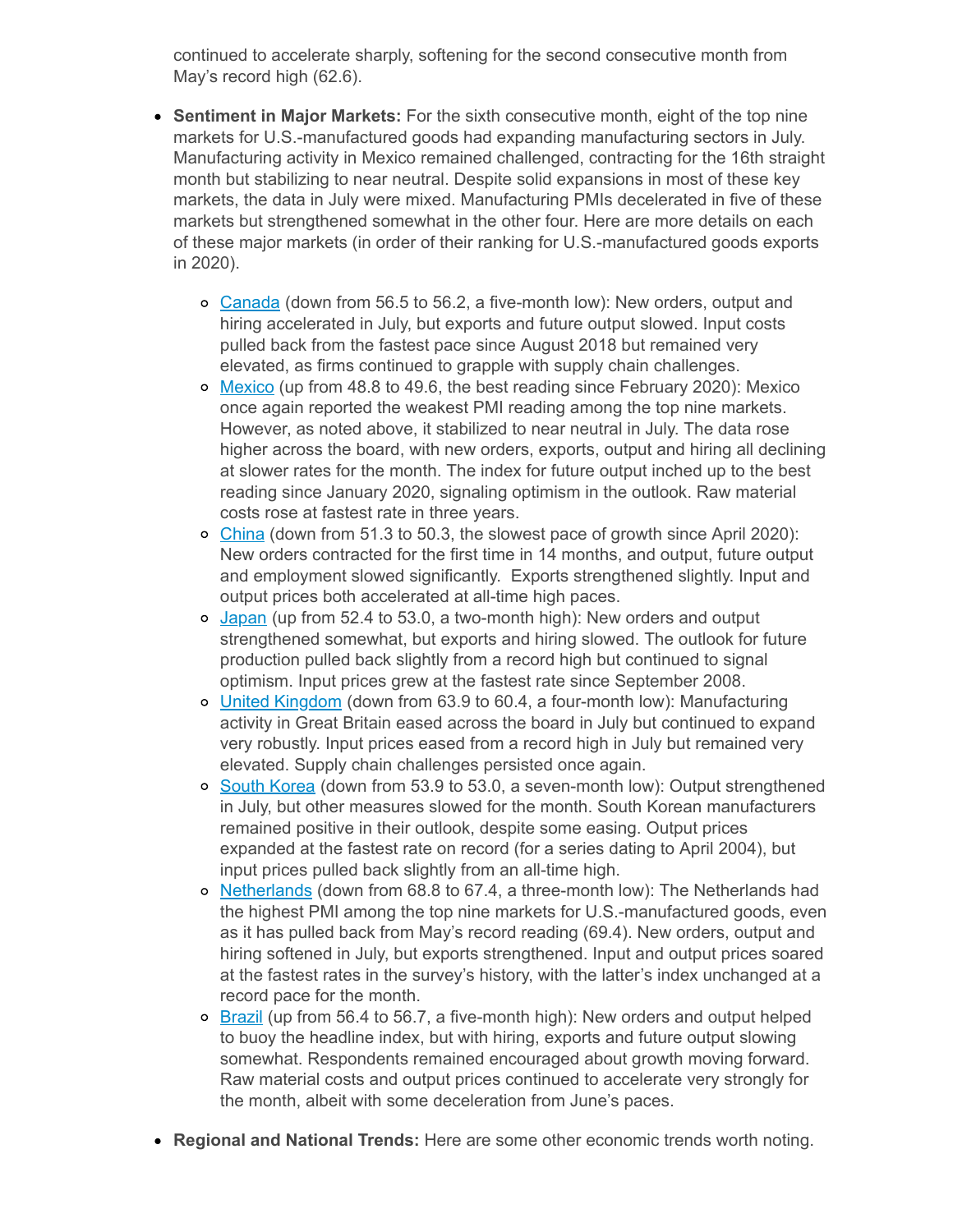- China: Real [GDP](https://click.email.nam.org/?qs=0a876c12de45a4d8fcce3ff562edd8e177a75eb40620b691f8ff21dcc6859568de4673cd3865593f87d051971cac39eb94049ae26dadaa69bfcda4443a910d3f) grew 7.9% year-over-year in the second quarter, down from 18.3% in the first quarter, with these data obviously skewed by weak comparison quarters last year. Industrial [production](https://click.email.nam.org/?qs=0a876c12de45a4d83eeb3d532d955c08d45061515a7a473af441c962c4c78ea3229d77b45cb1eb3d8028079d9fcfce58179550ce31802885061dc36d9b6589d2) rose 8.3% year-over-year in June, down from 8.8% in May. These data will continue to stabilize with morefavorable comparison months. The good news is that manufacturing continues to show signs of a larger rebound relative to last year, but with supply chain and pricing pressures dampening activity. The **fixed-asset [investment](https://click.email.nam.org/?qs=0a876c12de45a4d873dbf9259d7c7416c8d6d69f36bda4caa5897fb57a0f5e38f950e7e440959cd66c08db761e18ab1a5f114d0c953d76f03efb58e1008d6de3)** (down from 15.4% year-over-year to 12.6%) and retail [sales](https://click.email.nam.org/?qs=0a876c12de45a4d8a539028648778e50a6c4cd240b113c9dd65f57a067553e09294b9eb07ced597fdb653ae63c2dadeb3309ab12d3734d4c08f11884ae5a0236) (down from 12.4% year-overyear to 12.1%) data in June were also encouraging, albeit with some deceleration. New data on these three measures of economic activity for June will be released on Aug. 16. Meanwhile, *[producer](https://click.email.nam.org/?qs=0a876c12de45a4d8fcff0616464c071795e6372532e94a1b85bbae16c54fcf98753842d79efe63fa0b076a28baff8d4ccc71f087bb8c493b8b79695fbf27e8ae) prices* jumped 9.0% yearover-year in July, matching the rate seen in May, which was the fastest since September 2008.
- Europe: Industrial [production](https://click.email.nam.org/?qs=0a876c12de45a4d87b1ccabf4d80f1ceef098298dab00f69948b19efde44d94b0e37c052282a0d0d1833f43897cf378e0be79b4767921018b0b2fa221baeb4b5) fell 1.0% in May, ending two months of gains, with output lower in all categories except for consumer durable goods. June industrial production data will be released on Aug. 12. [Industrial](https://click.email.nam.org/?qs=0a876c12de45a4d866f71bbbce128400afd4dfbc559d0a5fc49ae32a9386f8861abdfc167aef8aedebbb02ed51549b1b761da88ce3ddde9397c39780dbc0aba8) producer prices rose 1.4% in June, with 10.2% growth year-over-year. Meanwhile, retail [sales](https://click.email.nam.org/?qs=0a876c12de45a4d8f7322de16855ec1c8d110db6187457efd26eebba4a6eccfc578807fe6c522135d1446082b6db245a30c76627185af462e91f3d221057a7a1) increased 1.5% in June, extending the 4.1% gain seen in May and boosted by automotive fuels and non-food products. The *[unemployment](https://click.email.nam.org/?qs=0a876c12de45a4d890abd0c170a9d6e16d5ad7c92d1869f45ab3e8810b99e6656c365730f1eaf0ab1f03a667cfe7294e25182cdd97ba838751c535658decfea8) rate* declined to 7.7% in June, the lowest since May 2020.
- United Kingdom: Industrial [production](https://click.email.nam.org/?qs=0a876c12de45a4d8ba3129a781f2d23d013c2c9bde201b54f22566167fc1517b6de51f8d5b1f6f18401dd552f2d06bf166c877e70e5f4bed1d439b2e25ff1bfd) rose 0.8% in May, rebounding after falling by 1.0% in April, but with manufacturing output edging down 0.1% for the month. Since February 2020, manufacturing production has declined by 2.6%. New data for June will be released on Aug. 12. Meanwhile, retail [sales](https://click.email.nam.org/?qs=0a876c12de45a4d8d22be9cd638c023235c0399bcb01d6312c1a92e96a05ceb8475712ccb18b294ba84b608009a8eafbe5a6457b9c43a2bedbcb3d656e60f78b) increased 0.5% in June, recovering some of the 1.3% decline seen in May. Since February 2020, retail spending has risen 9.5%, with consumer activity rebounding from sharp pullbacks last year (and earlier this year) as the United Kingdom reopens from COVID-19 restrictions.
- Canada: [Manufacturing](https://click.email.nam.org/?qs=0a876c12de45a4d884f90dce73574c5ecd7051bfb8fdd0a4dac3308c6ad6d2337a9dc938c1ab61d40130b2be5cc80a1b5a1799d8633e6a9a9b59baf7e1e4487c) sales fell 0.6% in May, extending the 2.1% loss seen in April, largely on reduced orders for chemicals, fabricated metal products and machinery products. Since February 2020, new orders for manufactured goods have risen 1.8%. The *[industrial](https://click.email.nam.org/?qs=0a876c12de45a4d822ba6bfeab6721d338bd11f61766f3428032e59100f8afc65fa1b13775c7cb324c1e9e364f08b9303c17bbc7ae9a401c4ce6e6101d4e17a8) product price index* was flat in June, but raw material costs jumped 3.9% for the month and 38.1% year-over-year. Meanwhile, retail [sales](https://click.email.nam.org/?qs=0a876c12de45a4d8f746a4c7b0da74eb641acd5e038acb39d4edeac75278ac34d0081d55118e952665f4cb34c2da8e8d30ba3c0c92e19c58e2d303bf257c1400) declined 2.1% in May after falling by 5.7% in April, with COVID-19 restrictions reducing consumer activity. Meanwhile, the [unemployment](https://click.email.nam.org/?qs=0a876c12de45a4d8dcfa4eec2338df37e95698acaac6f9ef91787ddf9902acc5bc0cad10702e44b45dcd5c144de35150ae4ff92dc87b6fd59e4be3fc790fc444) rate dropped from 7.8% in June to 7.5% in July, a four-month low. The number of [manufacturing](https://click.email.nam.org/?qs=0a876c12de45a4d837e37e79e138756b639bd8a08e7a5a640dfc9f841e90912a2d982a91d2e93d6c98840c0194ddeade9ec18cc378df7d77c571bc0c4aa16947) workers rose by 8,800 in July, with employment in the sector up 69,200 year-over-year.
- o Mexico: Industrial [production](https://click.email.nam.org/?qs=0a876c12de45a4d84b9993a924a2f6f375a707ba36d79eaab45496a1ab377ff5910e072f8064f1675ba4af124ce902e1cb1de78441eaf880c78d8ef906f11f22) fell 0.5% in real terms in June, declining for the second time in the past three months. Manufacturing production edged down 0.1% for the month. Over the past 12 months, industrial production has jumped 13.6% in real terms, albeit based on poor comparison data from 2020, with output in the manufacturing sector up 16.3%.
- Japan: Industrial [production](https://click.email.nam.org/?qs=0a876c12de45a4d87e3a3063b97e32c06a91e5183fb12de7300c87cead7884939e38f6309b24f65ca9c9e10903140ba0261d62ac6e4cb4a25239557c2819963f) jumped 6.2% in June, bouncing back after falling by 6.5% in May. Industrial production in Japan has soared 22.6% year-over-year, keeping in mind the weaker comparison data in 2020 due to COVID-19. Meanwhile, retail [sales](https://click.email.nam.org/?qs=944297f58779ab9476d498b320b38910d784ae5092eb8c1f0143fe514485e7666b27a8c60561e088d33fde666feb28cb620979311351a36a1512a0a43f5947fd) rose by 3.1% in June after falling in each of the prior two months. On a year-over-year basis, retail spending has inched up 0.1% since June 2020. Updates on real GDP and industrial production will be released on Aug. 16, with retail sales data out on Aug. 17. [Note: The retail sales link is in Japanese.]
- o Emerging Markets: The IHS Markit Emerging Market Index edged down from 51.3 in June to 50.7 in July, a 13-month low, led by reductions in new orders. Exports also contracted for the first time since February. Output and hiring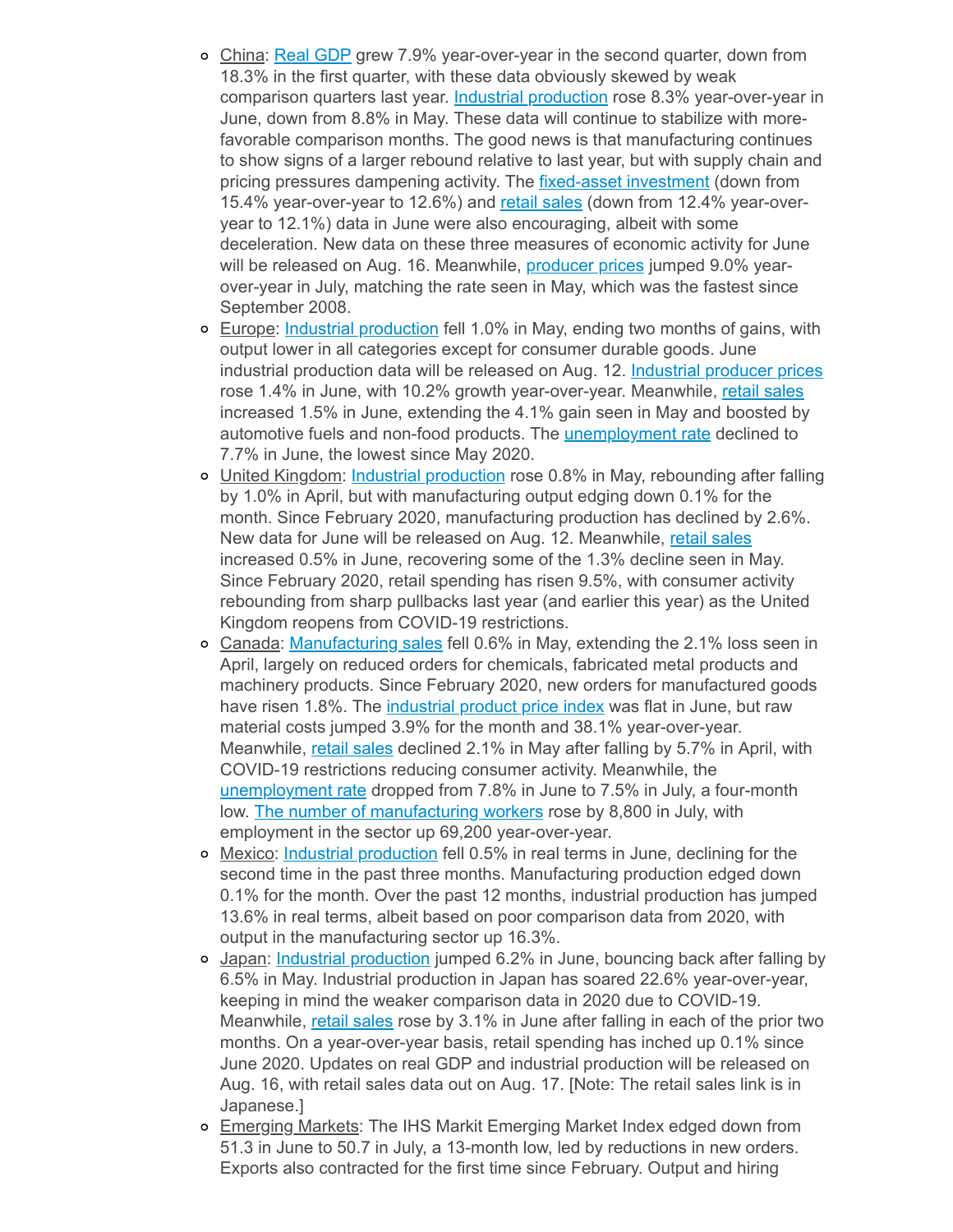slowed, and the index for future output eased somewhat, even as respondents remained optimistic about production over the coming months. Input prices decelerated slightly but remained elevated. [Note: There is no link for this release.]

- **Trade-Weighted U.S. Dollar Index:** Since June 7, the U.S. dollar has [risen](https://click.email.nam.org/?qs=0a876c12de45a4d86fa303a76dc31e5d69ce25e27de86648d20ea013786a6715b49c5f6af58a78da3342f5665f2ffec65a91d56bb95050333a178ba583d7f51b) 2.5% against a broad-based index of currencies for goods and services, according to the Federal Reserve. These data reverse, to some extent, the depreciation in the dollar seen since last spring, with the U.S. dollar down 8.8% on Aug. 6 relative to April 24, 2020. The index reflects currency rates per U.S. dollar, suggesting the dollar can purchase less today than it could at this time last year, but somewhat more than it could on June 7. Over a longer time frame, the trade-weighted dollar index has risen 21.9% since July 1, 2014.
- **International Trade:** The U.S. trade [deficit](https://click.email.nam.org/?qs=0a876c12de45a4d8b03f90c05a15e71ab72641ad21bb1eac8d1407a32ad2472db4fc9efc2e0d031be5cc539268d51ec12c8a1edf18d8cd2747e6bc57f517976a) rose from \$70.99 billion in May to \$75.75 billion in June, a new record, buoyed by a sharp increase in goods imports. Goods exports (up from \$145.64 billion to \$145.91 billion) and imports (up from \$234.77 billion to \$239.09 billion) both increased to new heights in June. In the first half of 2021, rises in goods exports and imports were roughly similar, up 10.96% and 10.55%, respectively. But, since the COVID-19 pandemic began, goods exports and imports have increased 7.52% and 19.90%, respectively. The more-rapid growth in goods imports corresponds to the stronger economic recovery in the U.S. relative to other markets. Meanwhile, the service-sector trade surplus dropped from \$18.14 billion in May to \$17.43 billion in June, the lowest level since August 2012.

In June, the decline in exports for foods, feeds and beverages (down \$1.22 billion) nearly offset the increased goods exports for industrial supplies and materials (up \$1.18 billion), automotive vehicles and parts (up \$195 million) and consumer goods (up \$46 million). At the same time, strength in industrial supplies and materials (up \$4.64 billion), non-automotive capital goods (up \$841 million) and foods, feeds and beverages (up \$627 million) led growth in goods imports, with reduced imports for consumer goods (down \$1.60 billion) and automotive vehicles and parts (down \$704 million).

• According to seasonally adjusted data from **[TradeStats](https://click.email.nam.org/?qs=0a876c12de45a4d82a270da42d1b0c97fc911632ba300f77aab2bb590aa7db03611b698df349800e11224322e8b5c37e1b78f2a1c3587107adf13fdafd5bc66b) Express**, U.S.-manufactured goods exports totaled \$674.26 billion through the first six months of 2021, soaring 19.54% from \$564.05 billion in the first two quarters of 2020. As such, U.S. manufactured goods exports were on track to reach \$1,348.52 billion in 2021, rebounding from \$1,168.19 billion in 2020 and just 1.24% below the pace seen in 2019 (\$1,365.49 billion).

## International Trade Policy Trends

- *The NAM sends letter urging the Biden administration to work with Congress to renew Trade Promotion Authority*. On July 28, NAM President and CEO Jay Timmons sent this [letter](https://click.email.nam.org/?qs=944297f58779ab943711a91674637deb8843fff455910f60ec779f99ad1ab95c5bebdc6384a5c41052ab29e6a226fdb58ff7a25c8b993e92ffbeee4ef48f2724) to President Joe Biden that urges his administration to work with Congress without delay to renew Trade Promotion Authority. In the letter, Timmons emphasizes the following issues
	- The importance of Trade Promotion Authority as an essential instrument in negotiating and implementing new trade agreements that create more opportunities for manufacturers, manufacturing employees and our communitie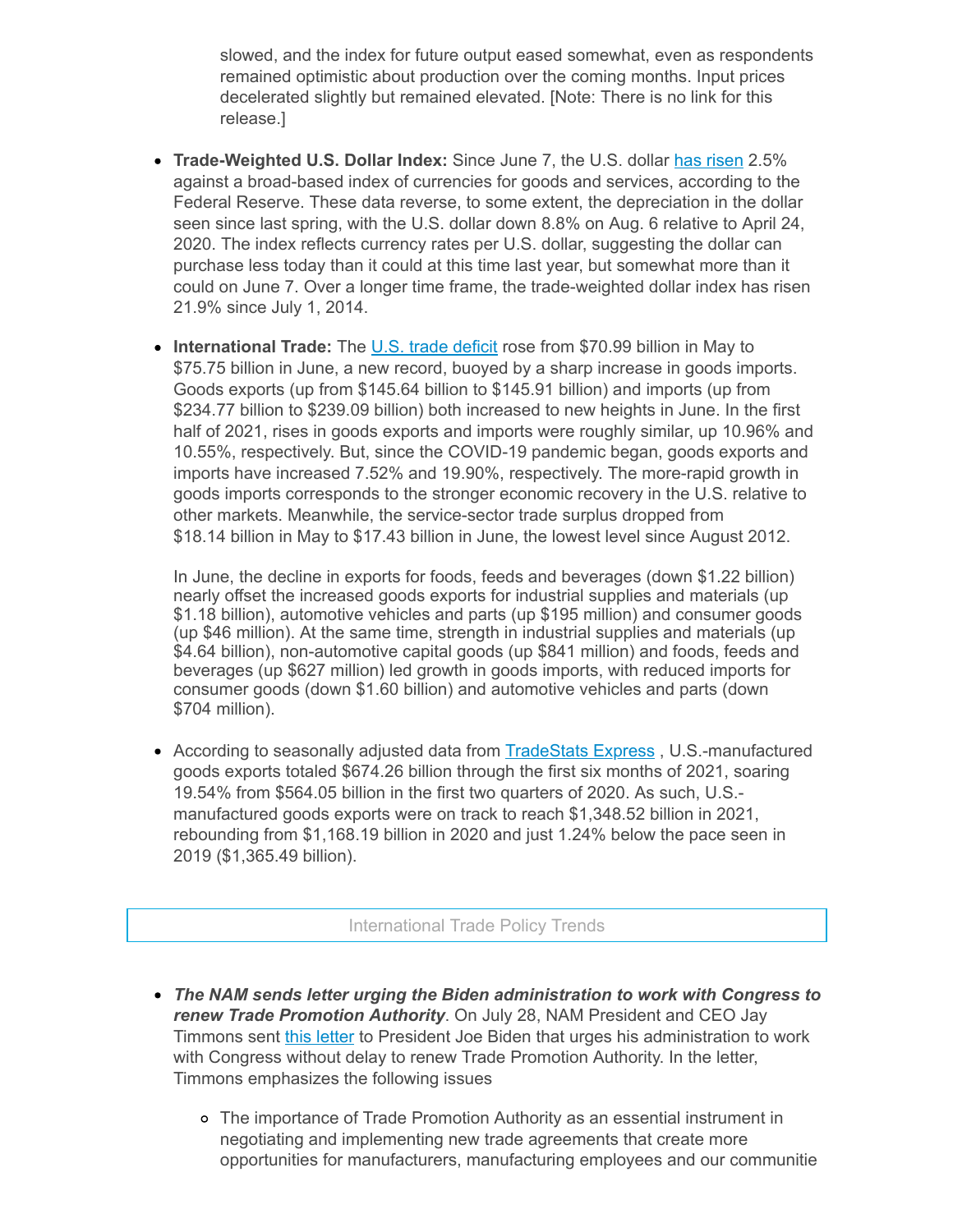- The significance of leveraging U.S. trade agreements to ensure accountability from trading partners, reverse unfair barriers, support U.S. technology leadership and innovation, raise global standards, promote respect for the rule of law and enhance the role of free market forces around the world
- The risk that, without new agreements, manufacturers in the United States could be left behind our global competitors, many of which are actively negotiating new trade agreements without us to secure better opportunities for their domestic manufacturers at our expense
- The importance of exports for manufacturing jobs, noting that exports account for about half of U.S. manufacturing production and support the jobs of six million manufacturing workers

#### Learn [more.](mailto:msierra@nam.org?subject=Trade%20Promotion%20Authority)

- *U.S., Chinese senior officials meet in China for bilateral meetings.* Deputy Secretary of State Wendy Sherman traveled to Beijing on July 25–26 for meetings with senior Chinese diplomats, the most senior-level face-to-face bilateral discussions since the March Alaska Summit. Both sides stressed the importance of the dialogue as "candid" and "open" to help set terms for U.S.–China relations moving forward. Yet neither side provided clarity on next steps, and messaging from both sides largely reiterated existing redlines.
	- Sherman stressed that the United States "welcomes the stiff competition between our countries" and raised issues related to regional security, human rights, cybersecurity, climate change and the World Health Organization. In turn, State Councilor Wang Yi and Vice Foreign Minister Xie Feng called on the United States to "correct its mistakes" and stop pursuing "extreme" and "incorrect" policies, providing the U.S. delegation formal lists of U.S. activities that they stated must stop immediately, including sanctions and visa restrictions
	- Both sides sought to strengthen their hand heading into the summit. China's Ministry of Foreign Affairs announced ([Chinese](https://click.email.nam.org/?qs=944297f58779ab94650e0e5d15e7c91a15edf39c8641953348650d3ae99273a9ec2975fca928f3db747dffcbb84c41e7ad4883c5896383d416f2434cf7571917), [English](https://click.email.nam.org/?qs=944297f58779ab949eeee6d1dc4479825ce834656a5164a9be04f1cd8f8975885af72b5bc56a159f409fb5ec32d125f3651e2dd1305972b779d955ec5cbb1e2e)) sanctions against former Commerce Secretary Wilbur Ross and six other U.S. entities in relation to U.S. actions on Hong Kong. Sherman [travelled](https://click.email.nam.org/?qs=944297f58779ab943e2b4dda0ea097d91a56608fa760f36daeed8755dfa1b633b6d497dcb4ea873051eecf637ab93448999bb89ccd74bfaa24f066e0de20846e) to Japan, South Korea and Mongolia, attending meetings that stressed a "free and open [Indo-Pacific"](https://click.email.nam.org/?qs=944297f58779ab942b558a8b48b9b8196720cab5257426ff91b01203f2c7b518ebfdbaf651f457e1c37ae060d5aec96272decbd6c7faf5fcac5e6d05f6760499) and a rules-based international order
	- Sherman's visit comes amid a continued focus on China by the Biden administration and Congress, including the release of new advisories that warn businesses about human rights and supply chain risks in **[Xinjiang](https://click.email.nam.org/?qs=944297f58779ab941b4d944f2dbf5b82fbf85b2baff8612a159e57b270e9b726b707d49f56f2cc3fd4355ab44eaf235b4bc06051d367f30a67ceb20a954b534c) and Hong** Kong , efforts in the House of Representatives [Foreign Affairs and](https://click.email.nam.org/?qs=944297f58779ab94be9a32dff9181bd4e65034345e4a3a0e99de7fd6737aad49b3900fbf2af455b2da1c4dd3ab4dacecc113279d7260cdf185ead5d874d272dd) Science, Space and Technology committees to advance China-focused legislation and comments by senior White House officials that raise questions about the **future** [of U.S.–China relations and technology competition.](https://click.email.nam.org/?qs=944297f58779ab948b59a0faa0e5dd295cb9a1e4cc7b3046129e1027796d3c250939699ecb3f5d9455ce828f233de5a8bccb4f4b2cd953bb9174d942972f057a)

The NAM continues to elevate its push for the Biden [administration](https://click.email.nam.org/?qs=944297f58779ab948382b36d9f79a53f56cc3e0e9fcf7d390071a9877777de317f10b07c36401558af5788fe087c0f4d9408f9729b4d5362ecc6e49dd7fb961e) to move more quickly in developing and implementing a strong, comprehensive China strategy that addresses issues such as trade, national security, human rights and climate change and begins to take action in areas such as trade.

[Learn](mailto:rong@nam.org?subject=China) more.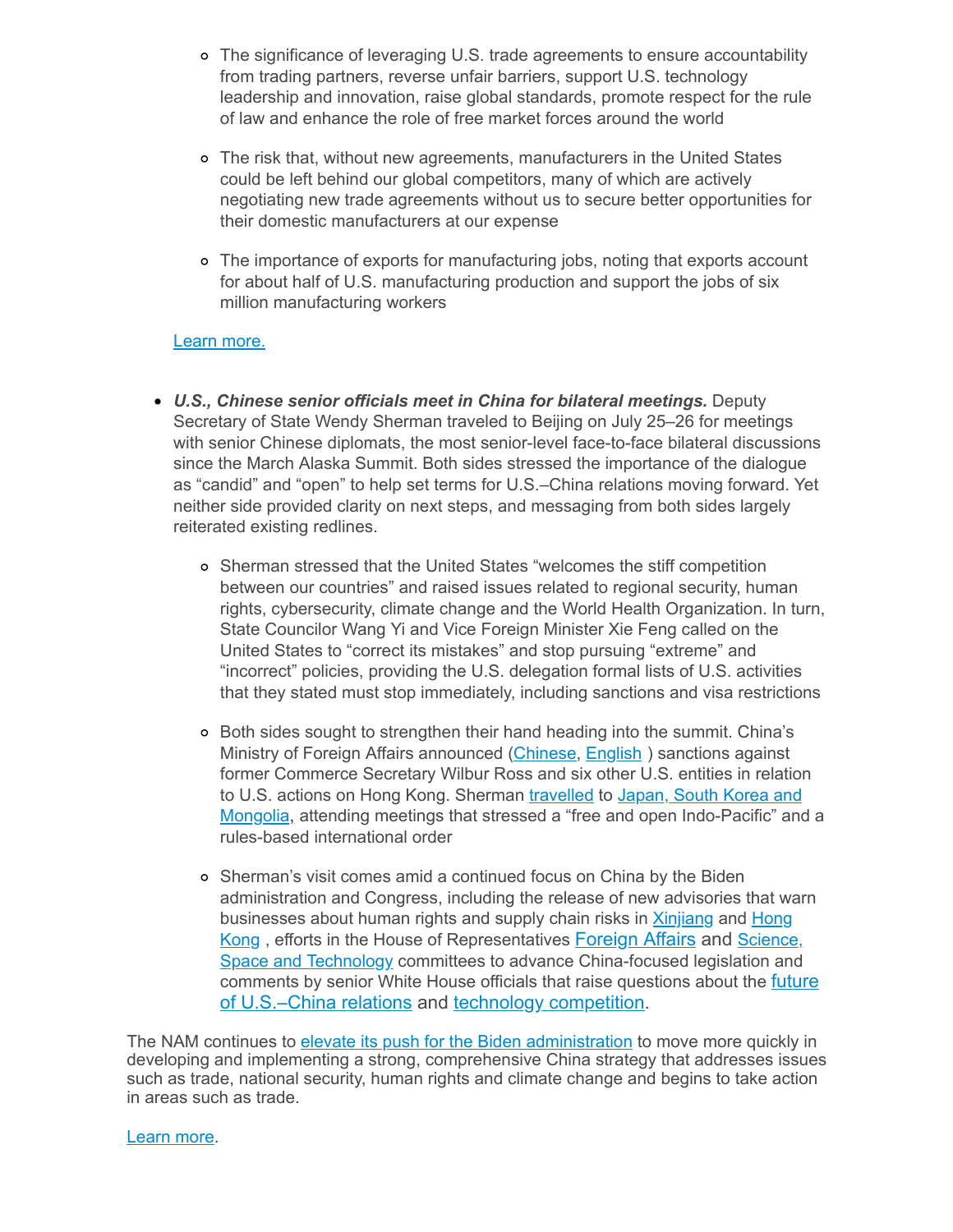- *At the WTO, countries retain divergent views on proposed intellectual property waiver for COVID-19 products, with more activity expected in the coming weeks.* At a key July 27–28 WTO meeting, member states provided an interim report describing progress on negotiations to fight COVID-19 that have been taking place since early June. Recommendations include a [proposal](https://click.email.nam.org/?qs=944297f58779ab948d13062fcf8ea1398757f84adc9a1f27417b2384c3e0d6d746078480089e82385ce11f5e1ed41d965abb6c7680d3b8f99ec7106392948c9d) from India and South Africa to broadly waive all IP protections for COVID-19 response items for three years.
	- That interim report to the WTO's General Council showed a continued lack of progress on these issues. Member states have not changed their existing positions for or against the WTO/TRIPS waiver proposal. Neither have they changed their views on an alternative **EU** [proposal,](https://click.email.nam.org/?qs=944297f58779ab9436224dfcdfb53dfca07965549cb54bf7728e0a4219ff17604b56e5908b9484b281a91d7d4d2a5ecfea2b8fd8ec163bb55dbb58cab0b45975) which is focused on trade facilitation and export restrictions, voluntary pledges to expand production and clarification on compulsory licensing and other IP-related flexibilities
	- *U.S. Trade Representative Katherine* Tai and other senior Biden administration officials continue to stress **[support](https://click.email.nam.org/?qs=944297f58779ab94c1d6eff578ea8588da6ace3f843e8fdc070761482bd55b97cdf7092ec0339916619ef8d3d392844d12a36d51ef14fdf6abf19dc14ff1abb7)** for waiving IP protections for the narrower category of COVID-19 vaccines. However, recent White House statements such as the June [announcement](https://click.email.nam.org/?qs=944297f58779ab946a83049fdf81fa2713a2f768f0acac66d5f89a058df55c0b509388bc464f1b22c4d129ac1f557a03db265efda01c2e0896013df16a21e6ad) of plans to purchase and distribute 200 million COVID-19 vaccine doses globally by the end of the year and 500 million doses by June 2022—point to other approaches that are, in fact, expanding global vaccine access
	- *Discussions in Geneva are expected to pick up in September ahead of an October 13–14 meeting of the WTO Council for TRIPS, as well as at the 12th WTO Ministerial Conference on Nov. 30–Dec. 3.*

The NAM, through press [statements](https://click.email.nam.org/?qs=944297f58779ab948669d48a29f5d449fdda2a4d4d549ccebb13cde02b33e917c50aed7076454718f27c4db67e06c067dee9ba4fe7e08680c3adccb7752c09e6) and other public messaging (such as [here](https://click.email.nam.org/?qs=944297f58779ab943b13520a3b3b1d546624c3feaed0fb92660252919c1b7deda97cf3cfe7a18303182c0aa653369bc9b6357e1f2f478a2416899de44caf74cd) and [here\)](https://click.email.nam.org/?qs=944297f58779ab944bda2ea8e5974f3fbaeb8462e21a2426466cc6aba528075a87f2c39e11539cc0a7c469261f0ca2d1e931e1e26192b65b60b60f60e893712f), [cross-association](https://click.email.nam.org/?qs=944297f58779ab94b525577b3b040014cbc93713ccca12437ac493d50c4035da39b3d2d4658205855c79d5b027fae7f093857d8f59b1fb66d3d8752825518127) letters , direct advocacy with senior U.S. officials and expanded partnerships with global manufacturing associations, continues to stress that the proposed WTO TRIPS waiver would be ineffective and harmful to efforts to overcome manufacturing and supply chain challenges. While also pointing to constructive ways for the United States to lead on the global COVID-19 response efforts, the NAM contends that such a waiver would undermine U.S. technology leadership, investment in innovation and future pandemic response.

## [Learn](mailto:kmonahan@nam.org;rong@nam.org;msierra@nam.org?subject=WTO-TRIPS) more.

- *U.S. Department of Commerce releases Section 232 auto report.* On July 6, the U.S. Department of Commerce released to the public its [report](https://click.email.nam.org/?qs=944297f58779ab94edd20323396abcb33eb03b5d8464ede990c405a4e864115b43826a1291f792a362e57d7c6c8aad025a3e8b58629afba1f3a5a7729a43c691) on "The Effects of Imports of Automobiles and Automobile Parts on the National Security." The report was completed in February 2019 and conducted under Section 232 of the Trade Expansion Act of 1962
	- o Following the May 2018 launch of the Commerce Section 232 automotive [investigation,](https://click.email.nam.org/?qs=944297f58779ab9403437ee8b64bf93e0ad2ebd1db58f9771889e19374bdd87428fe495e4d0a634db30ab36e0ccac5ab32d575aad8607164237e8115b9e05f92) the NAM opposed strongly the potential imposition of U.S. import restrictions on automotive imports. The NAM said in June 2018 public comments that such measures would "undermine [the [automotive\]](https://click.email.nam.org/?qs=944297f58779ab94eaa78e171b1185c0545ef93aa824716b3f074e859143cef1fd6e9d8bd18238d0e373108359ef8736c7748f4d50aea8e38bd75d5429a66406) sector and broader manufacturing production and jobs in the United States" and would "ultimately give an edge to foreign production at the expense of U.S. manufacturing." The NAM also [testified](https://click.email.nam.org/?qs=944297f58779ab9493b7d9fbdac43f100fa1a11b06ece155c7597594cc50c6c0a576fa03368c89543fef64998542c15921fe3f346a49e71562fcf825081542ec) at a July 2018 public [hearing](https://click.email.nam.org/?qs=944297f58779ab94686bd9cacc2bf8ca8570843eb776b90a7734503fd2eaeb175e25f12f5c1e828aef002b4abece0c682baf80d79457156944cda2166cd33f34) on the Commerce investigation
	- The Trump administration's decision not to impose automotive tariffs of up to 35%—as was recommended in the 2019 report—was a victory for manufacturers. The outcome was a direct result of advocacy by the NAM and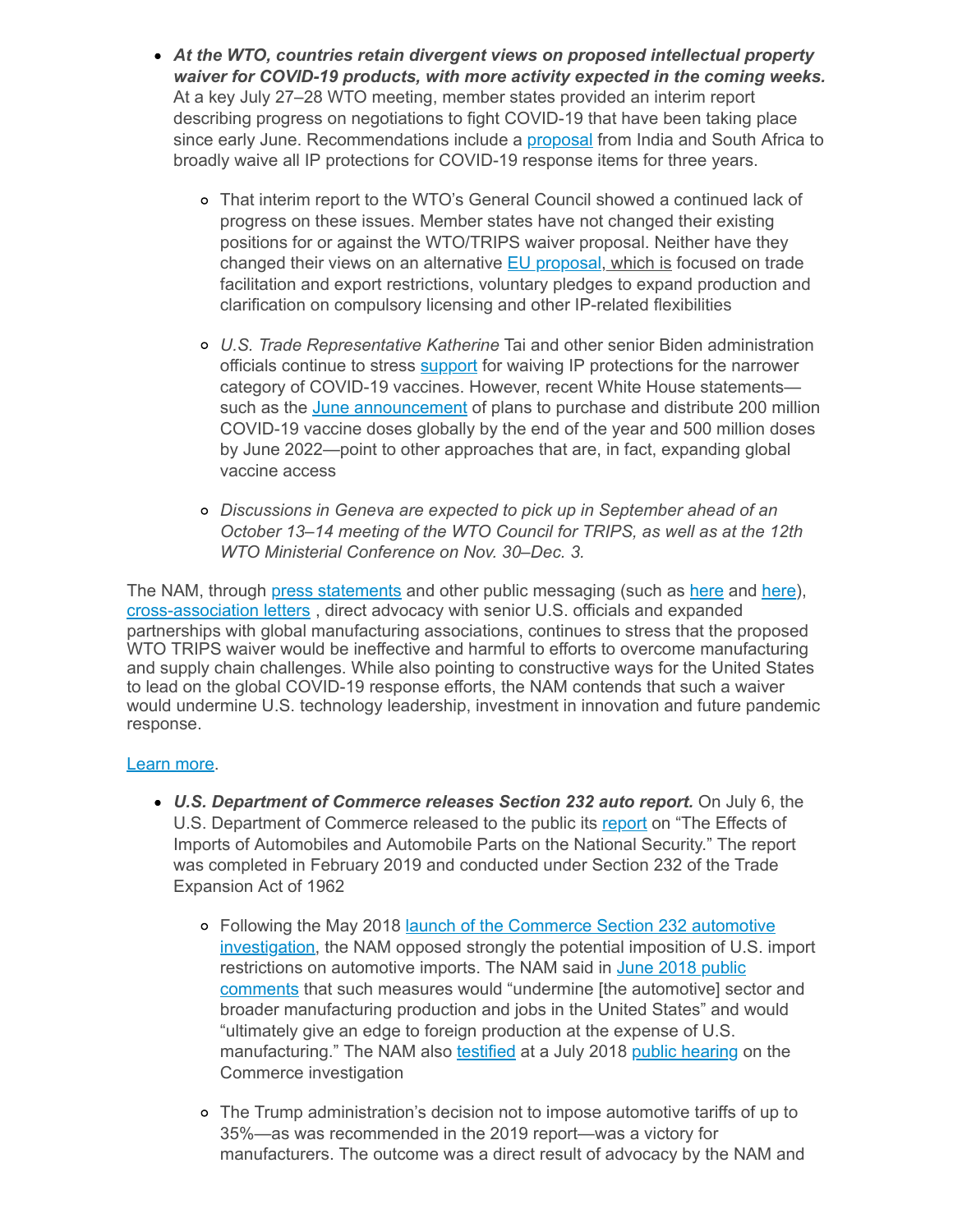our members, as [underscored](https://click.email.nam.org/?qs=944297f58779ab94ab14a59d3f64f9e3234cf8cad3ddb13df13e1199739ba541849a5915de9eb0627b658f581f8dd5d164f9e6c603b6b08a5253c2d6726d2384) in a recent tweet by NAM Vice President of International Economic Affairs Ken Monahan.

The release of the 2019 report is also win for transparency. Manufacturers will continue to urge the Biden administration to uphold such a high standard with respect to good governance going forward.

#### [Learn](mailto:kmonahan@nam.org?subject=Section%20232%20Autos%20Report) more.

- *European Union announces proposed climate change legislative package.* On July 14, the European Union announced a new **proposed [legislative](https://click.email.nam.org/?qs=944297f58779ab940dbd9ec0d19a4cce0596c6b00afc705e233fa21fd8bcb9659b8bd902eae4c3dd045c72692fca07af6372592f2761fa8279370656fcf55a25) package** (known as "Fit for 55") to implement the 27-country bloc's climate change goal of reducing carbon dioxide by 55% by 2030. The European Commission's package comprises 13 draft legislative proposals addressing a range of areas that will be considered by the European Parliament and member states, including the following
	- Establish a proposed carbon border adjustment mechanism, imposing a border tax for imports of products in targeted industries such as iron, steel, aluminum, cement and fertilizers
	- Mandate reduced emissions for cars (55% reduction) and vans (50%) by 2030, measures in line with existing carbon dioxide reduction targets for new cars
	- Revise the energy mix for the power sector to add hydrogen (which will allow a 36% carbon dioxide reduction by 2030). The legislation does not state whether other energy types such as nuclear, hydro or biomass power qualify for carbon dioxide reductions
	- Revise the European Union's current emissions trading system for aviation and implement new taxes on aviation and shipping fuels
	- Tighten energy efficiency requirements for buildings, including mandated annual renovation targets for public buildings and benchmarks for use of renewable energy
	- Create a new Social Climate Fund to aid vulnerable households facing higher fuel prices, providing €72.2 billion (\$85.4 million) over seven years for renovation of buildings, access to zero or low-emission mobility solutions or income support.

#### Learn [more.](mailto:rjones@nam.org;rong@nam.org;msierra@nam.org?subject=EU%20Climate%20Change%20Package)

- *The NAM sends joint association letter on EU–U.S. Privacy Shield framework to U.S. Secretary of Commerce Gina Raimondo and European Commissioner for* **Justice Didier Reynders.** On July 14, the NAM joined a joint transatlantic industry letter sent to U.S. Commerce Secretary Raimondo and European [Commissioner](https://click.email.nam.org/?qs=944297f58779ab94d4a81bd19e458712d0374637658cc3b227c13974461815fc76c0970f49de84ca33cd5117e9725e74a66c0a67907da42555c267a8d97879c5) for Justice Reynders. The letter was signed by 23 associations and sent on the one-year anniversary of the EU Court of Justice decision that invalidated the EU–U.S. Privacy Shield Fframework. In the letter, the association
	- Commend the recent EU–U.S. agreement to work together to ensure safe, secure and trusted cross-border data flows that protect consumers and enhance privacy protections, while enabling transatlantic commerce and strengthening legal certainty in transatlantic flows of personal data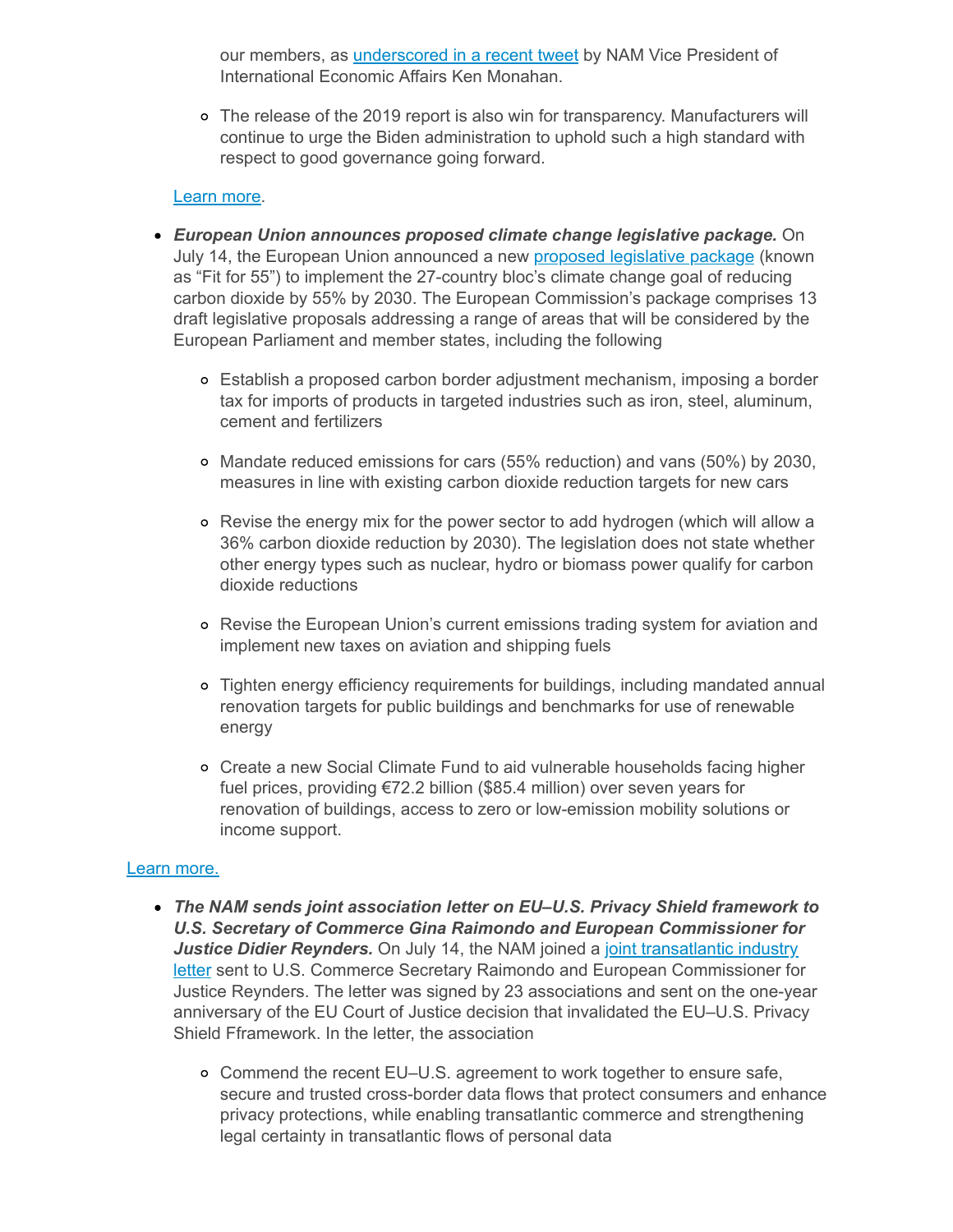- Address the issues that continue to impact EU and U.S. companies due to decisions by the EU Court of Justice on issues such as legal uncertainty for transatlantic data transfers, compliance and operational challenges
- Urge the European Commission and the Biden administration to swiftly agree to a new adequacy framework for transatlantic data transfers.

#### Learn [more.](mailto:msierra@nam.org?subject=U.S.-EU%20Privacy%20Shield%20Framework)

- *USTR announces monitoring of new Vietnam currency commitments.* On July 23, Ambassador Tai [announced](https://click.email.nam.org/?qs=944297f58779ab94b3a833afc684e38e5fb6f7c7ee47b1deac00ac6a0e703254e752e1679a91807b40422bec0a0d0ec57cf1fc761fcba45f815a1ec8cfe3bd3c) that new joint currency [commitments](https://click.email.nam.org/?qs=944297f58779ab940f706038633201879d2d6cf6eebd8bdfc91ba7634016679c7f5d9c5c84f9b5bb0b737fc1422da406bda815e0a7c717b4005d45d253feabbf) reached by the U.S. Department of the Treasury and the State Bank of Vietnam to allow the Vietnamese dong to move in line with market and economic fundamentals addressed concerns raised in the USTR's investigation of Vietnam's currency policies. USTR's July 23 announcement also stated that no tariffs or other trade action were "warranted at this time.
	- o The USTR investigation, [launched](https://click.email.nam.org/?qs=944297f58779ab9430dcd630a0276471bc1137b11cd9f84d4e4914568528911feb559e6ad3ddf37e8f54922306eca6f17b1e8d9f91ce4a5bb2e0ae00a229c266) in October 2020 under Section 301 of the Trade Act of 1974, had resulted in a [January](https://click.email.nam.org/?qs=944297f58779ab94113bf24be394d4e4c1ccb184e627dc70e7960e9a60415b4b047cca35cfc4a3355a3cb02af7d8612e69099874aa92429b632d0c4ea51f4e19) 2021 report that found that Vietnam's currency policies were "unreasonable" and could be subject to trade actions, though USTR did not impose specific tariffs or take other actions at that time
	- o In October 2020, the USTR also [launched](https://click.email.nam.org/?qs=944297f58779ab94bf902ad7f1619ca4baae20f8b49d2fdaefc2c26b932e13710020099ab82cbf1c0160563d81cc81a83dabd28045bb69e805a575f0f006485c) a separate Section 301 investigation focused on Vietnam's practices involving the import and use of illegal timber. However, to [date](https://click.email.nam.org/?qs=944297f58779ab94cbcd690b990be1b3a9d03821f2632f9d0292bb569c6cd384f0f7e88b8afd37b72e98aec3b3b5a1e3b24b02c952eb323d0efc301b1442c518), the agency has not released a final report or determination in that investigation.

#### [Learn](mailto:kmonahan@nam.org;rong@nam.org?subject=Vietnam) more.

- *The NAM continues to lead advocacy efforts for the passage of the MTB.* While the Senate passed bipartisan MTB legislation within the United States Innovation and Competition Act in May, the House still must act. In June, Ways and Means Democrats and Republicans introduced two different versions of legislation to reauthorize the MTB
	- o The [bipartisan-supported](https://click.email.nam.org/?qs=944297f58779ab94bfb129f4b92c39dea1da92e1165cff70bb41a9c44c77f0008786a62152ee96dbe59761d6e43f43196665781a6b161e61f613e00ff995a118) Senate version and the House [Republican](https://click.email.nam.org/?qs=944297f58779ab94015c3dbbd8bd7c915077dc19c8945d5eab67805995fe6046997cd820d772f38fe13cf3bfeba3585e259e0923099d37de32865a065581357d) legislation approve certain MTB petitions recommended by the International Trade Commission for the current cycle. These versions also provide 120 days of retroactivity and extend the American Manufacturing and Competitiveness Act for two additional MTB cycles beginning in 2022 and 2025.
	- o The House [Democratic](https://click.email.nam.org/?qs=944297f58779ab94e38f232087d8d280a7d31afb7902ce4dba1a6e8886e3f43ce67d1052a178491764a0603350af6e983dd70a84065fbaa5b70fcdab1295f838) legislation includes the provisions listed above and also makes changes to the AMCA process, including a change that that would seek to exclude finished products from future MTB cycles.

The NAM continues to advocate for congressional passage of a comprehensive MTB as soon as possible this year. In doing so, manufacturers are underscoring the direct impact of the tariffs that would be removed under the MTB on U.S. manufacturing operations, American workers and their communities.

#### [Learn](mailto:aaafedt@nam.org?subject=Miscellaneous%20Tariff%20Bill) more.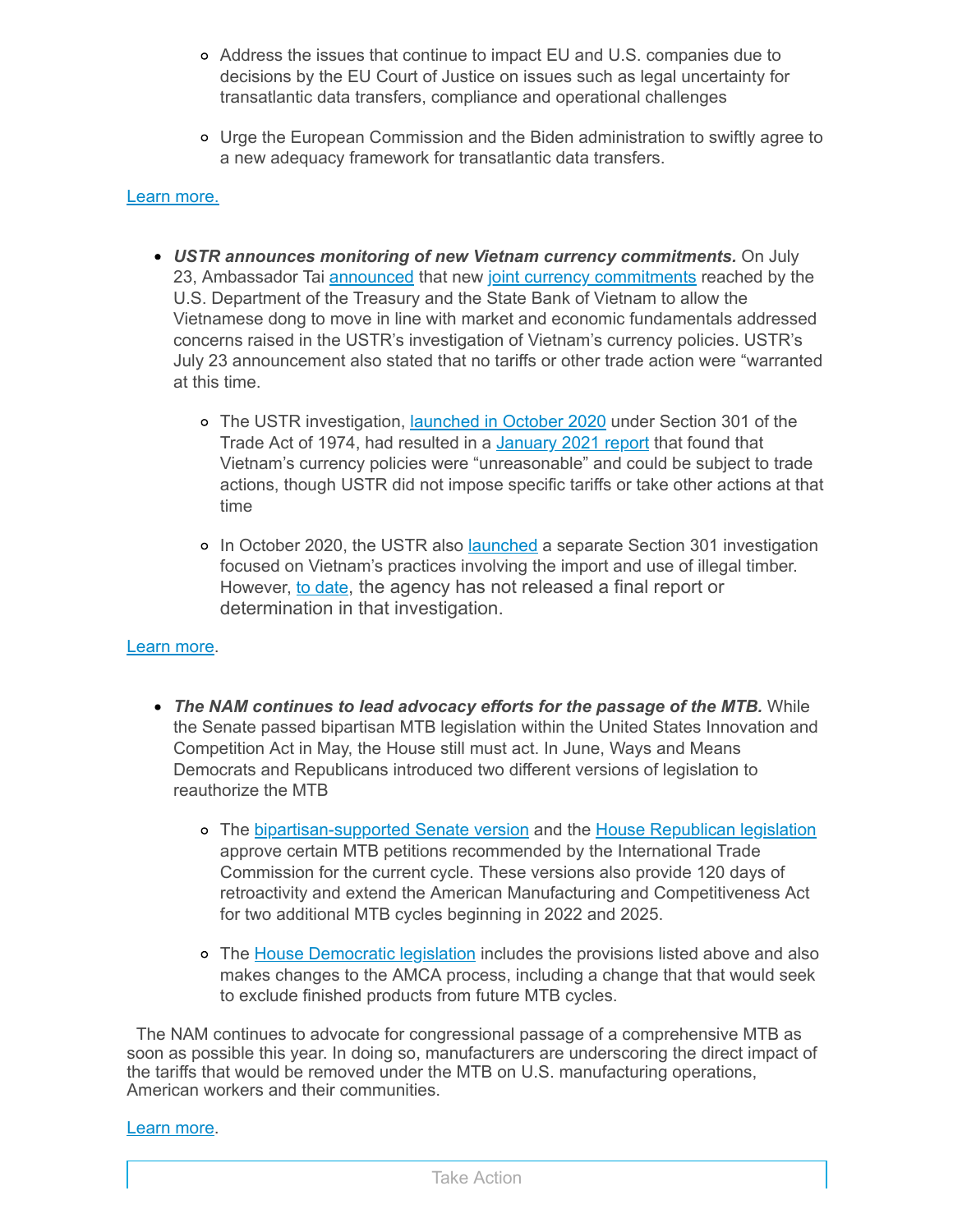#### *Black Business Month: Opportunities in Trade and Overcoming Financial Barriers*

*August 18 Virtual*

During this free webinar, you will learn about resources and programs that are available to help underserved U.S. businesses export their goods and services around the world. The U.S. Black Chambers Inc. and the Minority and the Women-Owned Business Division of the Export-Import Bank of the United States will lead a discussion about advancing inclusive economic growth. Attendees will hear from speakers with experience in international trade and entrepreneurship, including small business exporters, who will discuss professional and commercial opportunities in international business, the challenges they face and possible solutions for building a more inclusive international business community.

Learn [more.](https://click.email.nam.org/?qs=944297f58779ab94bcfe802f915bae3f7002e4f79159543c4d7efd169d744d8ac280dbd1f918de51ca5e628c0d6ea78f142d2ddf7d3d4bf22f492bc106c09fcf)

#### *Southeast Asia Aviation Cooperation Program Airspace Efficiency Webinar August 24*

*Virtual*

This webinar will bring together government and industry officials and experts to discuss airspace planning best practices with a focus on utilizing Performance Based Navigation procedures. Participants will have the opportunity to learn about best practices and innovations for PBN, airspace planning and tools for improving airspace management and efficiency. Attendees will hear directly from U.S. experts on topics that are crucial to modernizing Southeast Asia's aviation infrastructure and capacity. Learn [more.](https://click.email.nam.org/?qs=944297f58779ab94b621eb83ebcbee0de9ad14e1cc36b8c83b437cf8c04096876b9a023fe04ee60a238ba4bc8011262bbe3646ef6eb7586f825836629fd1c756)

## *Small Business Administration Export Finance Program*

## *August 24*

*Virtual*

Join this webinar to learn how SBA Export Finance Programs can assist your international business to retool or expand to better compete and react to changing business conditions. This webinar will include information on finance programs that incentivize lenders to loan, pre-export finance for working capital to compete more effectively, the ability to extend open account credit terms to international buyers, and finance tools to enter international markets.

Learn [more.](https://click.email.nam.org/?qs=944297f58779ab94565f0bac45348048d209f86927193817b4ce685f1f954e793124f38ffd125b7380652f6da39530f9f945df5395078a4e24152928af3eea94)

## *U.S.–India Digital Infrastructure—Virtual Business Roundtable*

*August 26 Virtual*

The U.S. Trade and Development Agency is hosting a virtual business roundtable to connect decisionmakers from India's information and communications technology sector with U.S. companies to support key pillars of the government of India's Digital India program. Participating U.S. companies will gain insight into upcoming ICT project opportunities in India, including investments in e-governance services, expansion of internet connectivity, cybersecurity and cloud technologies. Learn [more.](https://click.email.nam.org/?qs=944297f58779ab94c0ca780de485128149c2e18d8661487cb89bdeb0dd38a9b164b267ad28059b9a8190f9445878d694bca8aa3d75af450e1a8dc8881fd68517)

## *U.S.–Vietnam 5G Standards Virtual Workshop*

*August 30–31*

*Virtual*

This workshop will offer participants the opportunity to engage with key Vietnamese and U.S. 5G public officials and industry experts to share solutions to meet growing 5G demand while addressing security needs and promoting market openness, an enabling regulatory environment and industry best practices. Key participants will include government officials from the Ministry of Information and Communications, as well as leading U.S. government officials and industry experts. Speakers from the Vietnamese government and private sector will also provide important context and updates on the current state-of-play and engage in substantive discussion throughout